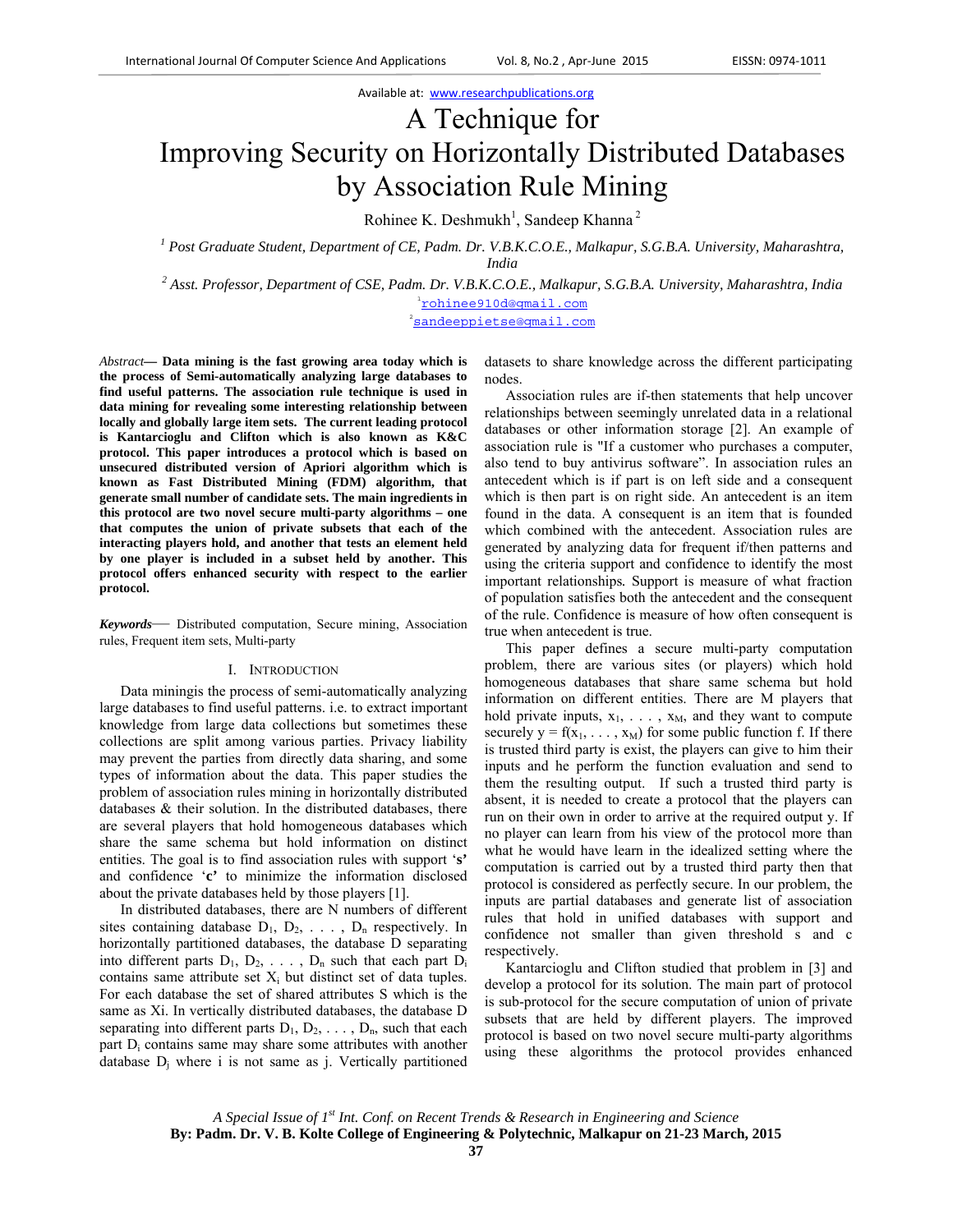privacy, security and efficiency as it uses commutative encryption.

In this paper the improved UniFI protocol is involved which include two secure multiparty algorithms:

- 1. Computing the intersection and union of own subsets that each interacting players hold.
- Tests an element held by one player included in 2. subset held by another.

The protocols of [3], as well as herein, are based on the Fast Distributed Mining (FDM) algorithm of Cheung et al. [4], which is an unsecured distributed Apriori algorithm and anonymous ID assignment [5]. In that player finds their locally s-frequent item sets then the players check each of them to find out globally s-frequent item set. The FDM algorithm is as follows:

1. Firstly Players must be initialized

2. Secondly each player must compute the set of  $(k-1)$  item sets.

3. Divide the item sets and retains only those which are locally s-frequent

4. Broadcasting of item sets by individual players.

- 5. Next local support is computed.
- 6. Finally mining result is broadcasted.

The FDM algorithm is start by finding all globally sfrequent single items. Then it finds all globally s-frequent 2item sets, till it finds the longest globally s-frequent item sets. At the  $(K + 1)$ <sup>th</sup> iteration of the FDM it will find no  $(K + 1)$ globally s-frequent item sets, where K is the length of that item sets, and then it terminates.

#### **II. LITERATURE REVIEW**

The before old work in secure data mining has considered two related settings. first the data owner and the data miner are two different entities, and then, in which the data is distributed among several parties who aim to jointly perform data mining on the unified corpus of data that they hold.

In the first setting, the main goal is to protect the data records from the data miner. The main approach in this context is to apply data perturbation  $[6]$ ,  $[7]$ . The idea is that the perturbed data can be used to infer general trends in the data, without exposing original record information.

In the second setting, the goal is to perform data mining while protecting the data records of each of the data owners from the other data owners. This is a problem of secure multiparty computation. The typical method is cryptographic instead of probabilistic. The problem of distributed association rule mining in the vertical partitioning was studied in [8], where each party holds a different set of attributes, and the horizontal partitioning in [1], [9], but large-scale systems considered in [9], on top of the parties that hold the data records there are also managers which are computers that assist the resources to decrypt messages; another assumption made in [9] that distinguishes it from [3] and the present study is that no collusions occur between the different network nodes-resources or managers.

The problem of secure multiparty computation of the union of private sets was studied in  $[10]$ ,  $[11]$ , as well as in [3]. Freedman et al. [6] proposed a privacy-preserving protocol for set intersections. It used to compute also set unions through set complements. Kissner and Song [11] present a method for representing sets for polynomials, and give several privacy-preserving protocols for set operations. They also consider the threshold set union problem that related to the threshold function. The communication overhead of the solutions in those two works, as well as in [3]'s and in our solutions, depends linearly on the size of the ground set. However, as the protocols in [10], [11] use homomorphic encryption, while that of [3] uses commutative encryption. The problem of set inclusion can be seen as a simplified version of the privacy-preserving keyword search. If  $w = x_i$  for some  $1 \leq i \leq n$  which is one of the server's keywords, the client should get the consistent  $p_i$ . The client should get notified thatin case w differs from all x<sub>i</sub>. Freedman et al. [6] solved the privacy requirements are that the client gets no information about other pairs in the server's database and the server gets no information about w. Suppose we take the empty string, only information the client gets is whether or not w is in the set  $\{x_1, \ldots, x_n\}$ . However, the privacypreserving keyword search problem reduces to the set inclusion problem.

#### **III. RELATED WORK**

In this topic we discuss the secure implementation of step 4 in the FDM algorithm, i.e., the secure computation of the union of

## A. All locally Frequent Item set Secure Computation

In this section, we explain three protocols, first is used for unifying list of locally frequent item sets. Second is for computing the OR of private binary vectors. Third is computing the set inclusion. Commutative encryption as [3] is an important tool that can be used in many Privacy-preserving protocols. And the fourth protocol is used for the secure computation of locally frequent item sets.

# 1) UniFI-KC Protocol:

UniFI-KC Protocol of [3] is proposed by Kantarcioglu and Clifton for calculating unified list of all locally frequent item sets and they wish to continue and which is set of all  $(k-1)$  globally scalculate from frequent item sets. UniFI-KC Protocol is used for, to secure the locally frequent item sets using private key and hash function and also remove the faked item sets Xm which are generated at time of encryption.

Let, Ap $($ ) be the set of all applicant k-item sets are generated by Apriori algorithm from set of globally s-frequent , which . The input is collection of item sets item sets is defined in Steps 2-3 of the FDM algorithm. The  $i_{\rm S}$ ). The output f the protocol is the union of subset of Ap( which is . In the first iteration the players compute all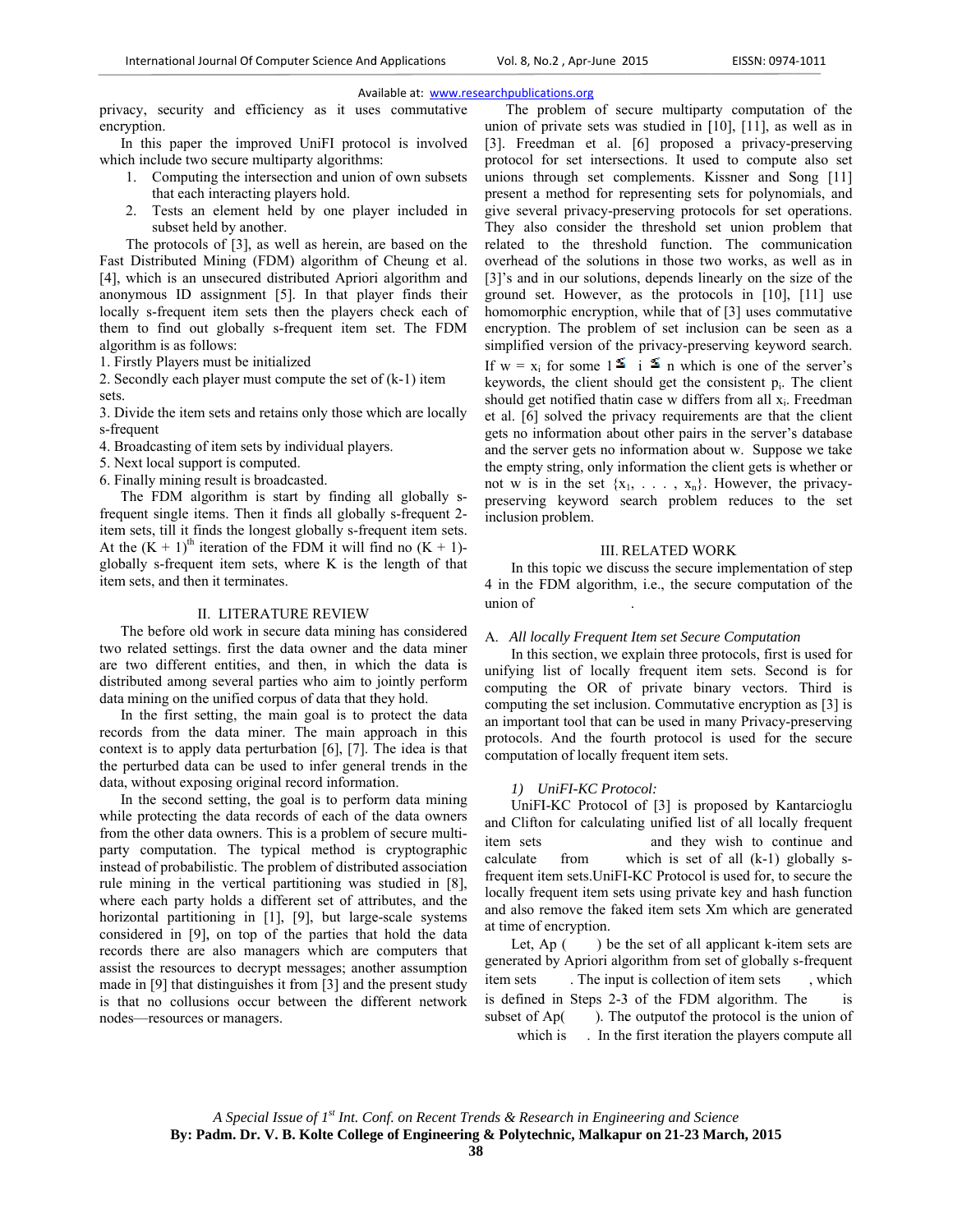s-frequent 1-item sets at  $k = 1$ . In the next time they calculate all s-frequent 2-item sets, and so forth, till the k< L in which they not find s-frequent k-item sets.

*Steps of UniFI-KC protocol is as proceed:* 

*1. Select the cryptographic primal* 

- Player chooses commutative cipher and its consistent random secret key $K_m$  to each player  $P_m$ .
- For encryption, players choose a hash function h to apply on all item sets.
- The players construct a lookup table with hash values of all candidate item sets which is from  $Ap(F_s^{k-1})$ .

*2. Encrypts the all candidate item sets* 

- Players hashed all item sets in  $C_5^{k,m}$ , and encrypts that using a secret random key  $K_m$ .
- Players adds to consequent set  $X_m$  which is faked item sets till its size becomes  $|Ap(F_s^{k-1})|$
- Player transmits the arrangement of  $X<sub>m</sub>$  to next Player and takes the arrangement of  $X_{m-1}$  from previous playerfor M-1 times.
- Player calculates a newconsequent set  $X_m$  by encoding the previous player's consequent set  $X_{m-1}$ using random secret key Km.
- Player hold an encryption of hashed candidate set  $C_s^{k,m+1}$ using all M players.

*3. Combining the Item sets* 

- Player combines the list of encrypted item sets and computes the union of private subset.
- For combining item sets, firstly combine the each odd and even players and that are sends his encrypted set to player  $P_1$  and  $P_2$  respectively.
- $P_1$  combines the item sets list which is sent by odd and even players and removes duplicates from that list. The final list denoted by  $EC_s^k$ .
- *4. Decrypts the candidate item sets* 
	- Player decrypts all item sets in $EC_s^k$ , using secret random key  $K_m$ , the consequent set by $C_s^k$ .
	- For replacing hashed values with actual item sets and identifying and removing the fake item sets, player operates the lookup table T. Then retrieves $C_s^k$ .
	- $P_m$  transmits  $C_s^k$  to all his peers.

# *2) t-Threshold Protocol:*

Protocol Threshold is a secure multi party protocol for computing the OR of private binary vectors. The UniFI-KC protocol safely calculates the union of private subsets of publicly known ground set  $Ap(F_s^{k-1})$ . That problem is similar to problem of calculating OR of private vectors. Actually, if the ground set is,  $\Omega = {\omega_1, \ldots, \omega_n}$ then any subset B of  $\Omega$  may be described band employs less cryptographic primitives. The Protocol t-Threshold computes a larger range of functions, is known as threshold functions. That protocol is use the secure summation protocol of [12] in order to compute shares of the sum vector and then use those shares to securely verify the threshold conditions in each component.

Let  $b=(b_1,...,b_n)$  be the characteristic binary vector where  $b_i = 1$  if and only if  $\omega_i$  B otherwise it is zero. The own subset's union set is illustrated by the OR of those own vectors  $b = V_{m=1}^M b_m$ . Protocol t-Threshold is used for calculating function which can be evaluated and protected by generic solutions mentioned in [13], [14]. The threshold function defined in [1] is more efficient than those generic solutions and simple to understand the program. It is also much simple than Protocol UNIFI-KC.

The OR function of  $b_m$  is the 1- threshold function which is same as  $T_1(b_1, \ldots, b_m)$ , and the AND function of  $b_m$  is Mthreshold function which is same  $\alpha T_m(b_1, \ldots, b_m)$ . Those cases may be used for secure computation of locally frequent item sets, to compute in a privacy-preserving manner unions and intersections of private subsets.

*Steps of Threshold protocol are as follows:* 

- 1. Firstly player chooses the random shares in input binary vector and sends the consequent share to all other players.
- 2. Each player calculates the s*l* by adding the shares and sends to  $P_1$ .
- 3. P1calculates s by adding the all s*l*of M-1 players.
- **4.** Players  $P_1$  and  $P_M$  hold additive shares of the sum vector a:  $P_1$  has s,  $P_M$  has  $s_M$ .
- **5.** The set b(i)=0,  $1 \le i \le n$ , if  $s(i) + s_M(i) \mod M +$ 1)  $lt$  t otherwise set b (i) =1.

The only  $P_1$  knows the value of s(i) while only  $P_M$  knows the set  $\theta(i)$ . In the OR function, t = 1, which is appropriate for us, the set (i) is of size 1, and therefore it is the problem of insensitive string comparison, which is solved in, e.g., [15]. Then  $M > 2$ , invoke secure protocols of [6] or [15] no need to invoke. Actually, as  $M > 2$ , the existence of other semi-honest players can be used to verify the inclusion much more easily. This is done in Protocol 3 (SetInc) which we proceed to describe at next.

## *3) SetInc Protocol:*

Protocol SetInc included three players:  $P_1$  has a vectorsof elements in some ground set  $\Omega$ , P<sub>M</sub>has a vector  $\theta$  of subsets of that ground set and the output which isrequired as a vector bthat describes the consequent set inclusions in the following manner:b(i)=0 if s(i) $\epsilon \theta(i)$ andotherwiseb(i)=1, where  $1 \le i \le n$ . The calculation in the protocol includes a third player  $P_2$ .

## *Steps for SetInc Protocol as proceed:*

- 1. Players  $P_1$  and  $P_M$  agree on a keyed hash function (e.g., HMAC [16]), and a corresponding secret key K.
- 2. Player  $P_1$  converts his sequence of elementssinto corresponding signatures,s', where s' is the keyed hash function of s and  $P_M$  does a similar conversions to the subsets which that he holds.
- 3. Player  $P_1$  sends s' to  $P_2$ , and  $P_M$  sends $\theta'$  to  $P_2$  the subsets  $\theta(i)$ ,  $1 \leq i \leq n$ , the elements within each subset are randomly arranged.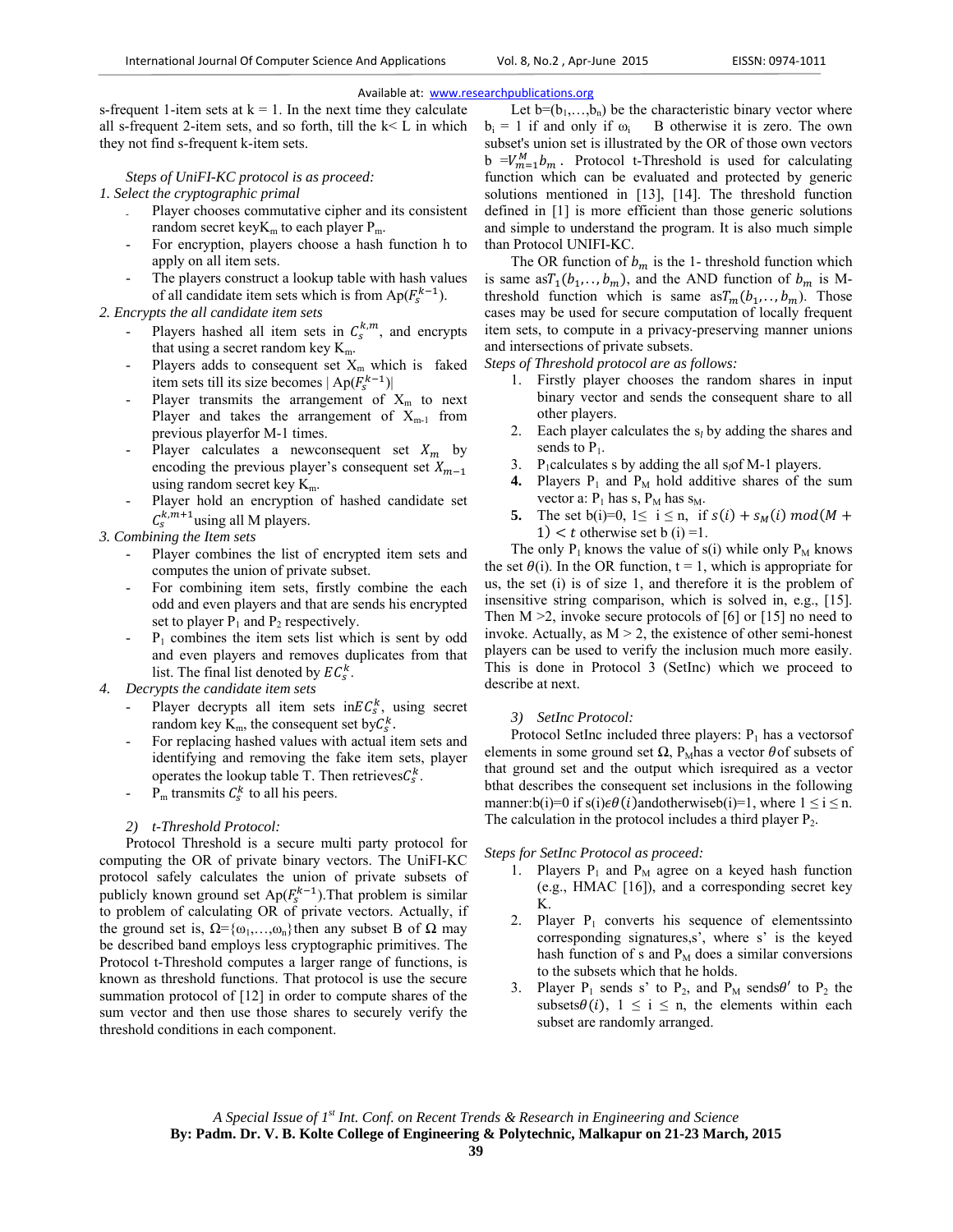- 4. Player  $P_2$  performs the significant inclusion verifications on the signature values. If he discover that for a given  $1 \le i \le n$ , P2 sets,b(i)=0, if, s'(i)  $\theta'(i)$ , otherwiseb(i)=1.
- 5. Player  $P_2$ transmits vector b.

The liability of Protocol THRESHOLD-C to association is not important because of two reasons:

- i. The sum vector entries do not show information about particular input vectors.
- ii. The players  $P_1$ ,  $P_M$  and P<sub>2</sub>areconspire together to study information else where the intention of the protocol.
- *4) An Improved Protocol:*

An improved protocol is used for the secure calculation of all locally frequent item sets. The set of all globally frequent (k - 1)-item sets denoted by $Ap(F_s^{k-1})$ . Apriori algorithm applied on  $F_s^{k-1}$  and generates the set of k-item sets. The sets of locally frequent k-item sets,  $C_s^{k,m}$ ,  $1 \le m \le M$ are subsets ofAp( $F_s^{k-1}$ ). They may be encoded as binary vectors of length $|Ap(F_s^{k-1})|$ . The binary vector which is encoded in the union of  $C_s^{k,m}$  which is the OR of the vectors that encoded form of the locally frequent item sets  $C_s^{k,m}$ . By invoking Threshold-C Protocol on binary input vectors, the players can calculate the union. That is summarized in Protocol 4 (UniFI). *Steps of UniFI protocol:Securely unifying lists of all locally frequent item sets:* 

- 1. Encodethe subset  $C_s^{k,m}$ by each player P<sub>m</sub>as binary vector  $b_m$  of length $|Ap(F_s^{k-1})|$ .
- 2. The players invoke protocol Threshold-C for calculating bwhich is same as OR of  $b_m$ .
- 3. Ap( $F_s^{k-1}$ ) is the superset of  $C_s^k$  which is asserted by b.
- *5) Privacy:*

We start by analyzing the privacy which tendered by Protocol UniFI-KC which does not respect perfect privacy since it discover to the player information that is not implied by their own input and the final output. By using the fake item sets each player increases the Xm set in step 2 of Uni-KC protocol. Those fake items sets are random string chosen commutative cipher are not necessary for avoiding hash and encryption calculations. At the end of step 1, the possibility of two players selecting a random string is negligible. Therefore, each encrypted item set exists in two separate lists that indicate the high probability a true item set that means locally s-frequent in both of the consistent sites.

The Protocol UniFI-KC exposes the following excess information:

- 1.  $P_1$  and  $P_2$  may speculate for any subset of the odd players and even players respectively, the number of item sets that are locally supported by all of them.
- 2. At least one odd player and at least one even player support the number of item sets which may be speculated by  $P_1$ .

3. If  $P_1$  and  $P_2$  conspire together, and they expose for any subset of the players the number of item sets that are locally supported by all of them.

The privacy tendered by Protocol UniFI, there two cases are considered:

- i. Without collusions In that, the UniFI protocol tender computational privacy with respect to  $P_2$  and exact privacy with respect to all players  $P_m$ ,  $m \neq 2$ . The latter protocol exposes information to  $P_1$  and  $P_2$ if they not joinwith any other player therefore that privacy better than that offered by Protocol UniFI-KC.
- ii. Withcollusions There are both UniFI-KC and UniFI Protocols allow the joining parties to study prohibited information.

The excess information of Uni-FI protocol may be extracted by  $P_1$  and  $P_2$ are commonly the number of frequent item sets between any subset of the players which might be benefited from collusion. While only  $P_1$ ,  $P_2$  and  $P_M$ in UniFI protocol can extract additional information if any two of them conspire together as in [1], they can study the sum of all private vectors. The number of sites in  $Ap(F_s^{k-1})$  is frequent, when the sum make known for each specific item set in that.

To review without collusions, the UniFI protocol exposes no excess information, and, with collusions, the UniFI protocol exposes excess information leaves the partial databases totally identical; therefore it offers enhanced privacy preservation in comparison to Protocol UniFI-KC.

#### B. *Identifying the Globally s- frequent item set*

The UniFI-KC and UniFI Protocols produce the set $C_s^k$ that consists of all locally s-frequent item sets in at least one site. Those k-item sets have potential to be also globally sfrequent. In order to expose those item sets is globally sfrequent there is a need to securely calculate the support of each of those item sets. That computation must not expose the local support in any of the sites.

Here we describe the solution that considered two possible settings which was proposed by Kantarcioglu and Clifton.

- 1. If the required output includes all globally s-frequent item sets, and also the sizes of their supports, then the values of  $\Delta(x)$  can be exposed for all $x \in C_s^k$  In such a case, those values may be calculated using a secure summation protocol (e.g., [12]), where the private summand of  $P_m$  issupp<sub>m</sub> $(x) - sN_m$ .
- 2. The part of the required output not contains support sizes.

As  $|\Delta(x)| \leq N$ ,an item set  $x \in C_s^k$  is s-frequent if and only if∆(x)*mod*  $q \leq N$  for  $q = 2N + 1$  and then to check the inequality by starting an implementation of the secure summation protocol of [12] on the private inputs $supp_m(x)$  –  $sN_m$  mod q. In such protocol, all players jointly calculate random additive shares of the required sum  $\Delta(x)$  and then, by sending all shares to  $P_1$ , he may add them and expose the sum. The P<sub>1</sub> will have one random share,  $s_1(x)$ , of,  $\Delta(x)$ , and P<sub>M</sub> will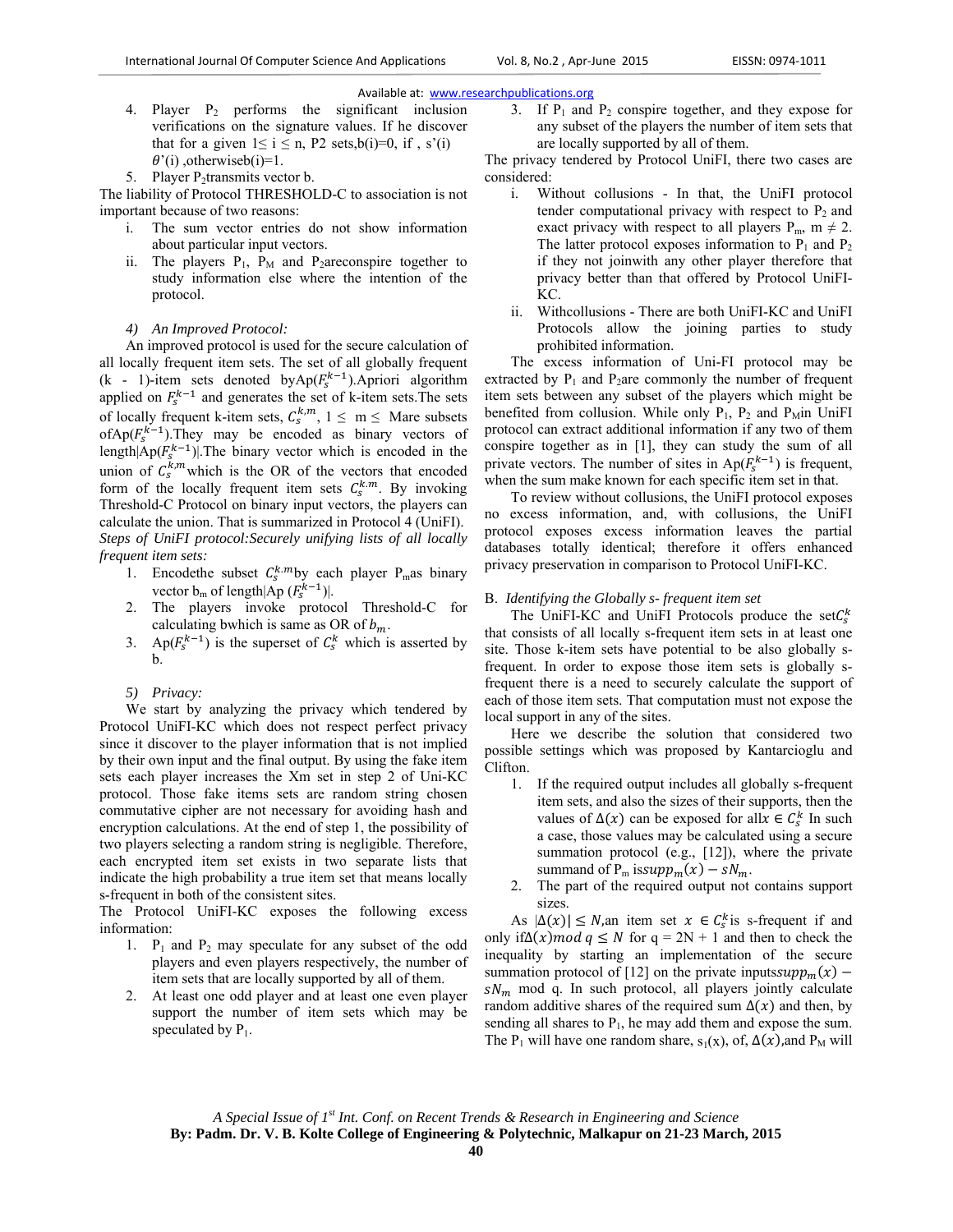have a consistent share,  $s_M(x)$  that means,  $s_1(x) + s_M(x)$  is same as  $\Delta(x)$  mod q if P<sub>M</sub> with holds his share of the sum.

The Yao proposed the generic secure circuit evaluation. Yao's protocol is designed for the two-party case. Here, the setting, as M>2, there exist additional semi-honest players.

#### C. *All (s, c) Association rules*

The set  $F_s$  is of all s-frequent item sets is found, we start to look for all (s, c)-association rules that means support is at least sN and confidence is at least c, as described in [3].The X  $\Rightarrow$  Y holds with support s if s% of transactions in D contain X  $\cup$  Y and with confidence c if  $c\%$  of the transactions in D that contain X also contain Y. Rules that have s greater than a user-specified support is known as minimum support or threshold support and a c greater than a user-specified confidence is known as minimum confidence or threshold confidence.

The support of a rule is defined as,

 $supp(X) = number of transactions that contain X / total$ number of Transactions.

The confidence of a rule is defined as,

 $conf(X \Rightarrow Y) = sup(X \cup Y)/ supp(X)$ .

For X, Y is present in $F_s$  where,  $X \cap Y = \emptyset$  the compatible association rule  $X \Rightarrow Y$  has confidence at least c if and only if, supp(X  $\cup$  Y)/supp(X)  $\geq$  c. If  $|C_{x,y}| \leq N$ , then by taking q =  $2N + 1$ , the players can verify in parallel, for all candidate association rules.

By induction, assume that we found all (s, c) -rules with j-consequents for all  $1 \le j \le l-1$ . To find all (s, c) -rules with *l*consequents depends on  $X \implies Y$  is an  $(s, c)$  -rule only if  $X=\{Y' \text{ were found to be } (s, c) \text{ -rules for all } Y' \subset Y \text{ if } Z \text{ is }$ belongs to  $F_s$  and  $Z=X \cup Y$  where,  $X \cap Y = \emptyset$  and  $|Y| = l$ . Hence, we create all candidate rules with *l*-consequents and test them in parallel.

It usually aims at finding association rules of the form X  $\Rightarrow$  Y where  $|Y| = 1$ , or at least  $|Y| = l$  for some small constant*l*. The above procedure may proceed till all candidate association rules, with no upper bounds of the resulting size, are found.

# D. *Fully Secure Protocol*

In the step 2-4 in FDM algorithm,the players distribute the local pruning and union calculation and, test all candidate item sets in  $Ap(F_s^{k-1})$  are globally s-frequent. That protocol is fully secure, as it exposes only the set of globally s-frequent item sets but no further information about the partial databases. As discussed in [3], such a protocol would be much more costly since it requires each player to compute the local support of  $|Ap(F_s^{k-1})|$  item sets in the k<sup>th</sup> round instead of only  $|C_s^k|$  item sets which is union set of  $C_s^{k,m}$ . The players will execute the secure comparison protocol to verify inequality (6) for  $|Ap(F_s^{k-1})|$  rather than only  $|C_s^k|$ , item sets. Both types of added operations are very costly: the time to calculate the support size relies linearly on the size of the database, while the secure comparison protocol entails a costly oblivious transfer sub-protocol.  $|Ap(F_s^{k-1})|$  is much larger than  $|C_s^k|$ , the added calculating time in such a protocol is expected to dominate the cost of the secure computation of the union of all locally s-frequent item sets as shown in [7]. Therefore, the enhanced security offered by such a protocol is accompanied by increased implementation costs.

# IV. CONCLUSION

Data mining describes applications that look for hidden knowledge or patterns in large amounts of data. In this paper improved protocol for secure mining of association rules in horizontally distributed databases. The improved protocol get better the current leading protocol in terms of privacy. The one ingredients of two novel secure multi-party protocol is for calculating the union of private subsets that each of the interacting players hold. And another ingredient is a protocol that tests an element held by one player included in a subset held by another. That data mining has a very important role in our life, so we use and handle it regularly. Therefore privacy and security should be provided to database.

#### REFERENCES

[1] TamirTassa,"Secure mining of association rule in horizontally distributed databases" ,IEEE trans. Knowledge and Data Engg.,Vol. 26, no.2, April 2014.

[2] Ahmed M. Khedr and Raj Bhatnagar, "Agents for Integrating Distributed Data for ComplexComputations",Turk J ElecEngin, Vol. 14, No.2, 2006.

[3] M. Kantarcioglu and C. Clifton, "Privacy-Preserving Distributed Mining of Association Rules on Horizontally Partitioned Data," IEEE Trans. Knowledge and Data Eng., vol. 16, no. 9, pp. 1026-1037, Sept. 2004.

[4] D.W.L. Cheung, J. Han, V.T.Y. Ng, A.W.C. Fu, and Y. Fu, "A Fast Distributed Algorithm for Mining Association Rules," Proc. Fourth Int'l Conf. Parallel and Distributed Information Systems (PDIS), pp. 31-42, 1996.

[5] Ms. R. Kalaivani, Ms. R. Kiruthika, "Automated Anonymous ID Assignment For Maintaining Data privacy", Proceedings of 2<sup>nd</sup> International Conference on Science, Engineering and Management, Srinivasan Engineering college, TamilNadu, India, March 28-29,2014.

[6] M. Freedman, Y. Ishai, B. Pinkas, and O. Reingold, "Keyword Search and Oblivious Pseudorandom Functions," Proc. Second Int'l Conf. Theory of Cryptography (TCC), pp. 303-324, 2005.

[7] A.V. Evfimievski, R. Srikant, R. Agrawal, and J. Gehrke, "Privacy Preserving Mining of Association Rules," Proc. Eighth ACM SIGKDD Int'l Conf. Knowledge Discovery and Data Mining (KDD), pp. 217-228, 2002.

[8] J. Vaidya and C. Clifton, "Privacy Preserving Association Rule Mining in Vertically Partitioned Data," Proc. Eighth ACM SIGKDD Int'l Conf. Knowledge Discovery and Data Mining (KDD), pp. 639-644, 2002

[9] A. Schuster, R. Wolff, and B. Gilburd, "Privacy-Preserving Association Rule Mining in Large-Scale Distributed Systems," Proc. IEEE Int'l Symp.Cluster Computing and the Grid (CCGRID), pp. 411-418, 2004.

[10] M.J. Freedman, K. Nissim, and B. Pinkas, "Efficient Private Matching and Set Intersection," Proc. Int'l Conf. Theory and Applications of Cryptographic Techniques (EUROCRYPT), pp. 1-19, 2004.

[11]L. Kissner and D.X. Song, "Privacy-Preserving Set Operations," Proc. 25th Ann. Int'l Cryptology Conf. (CRYPTO), pp. 241-257, 2005.